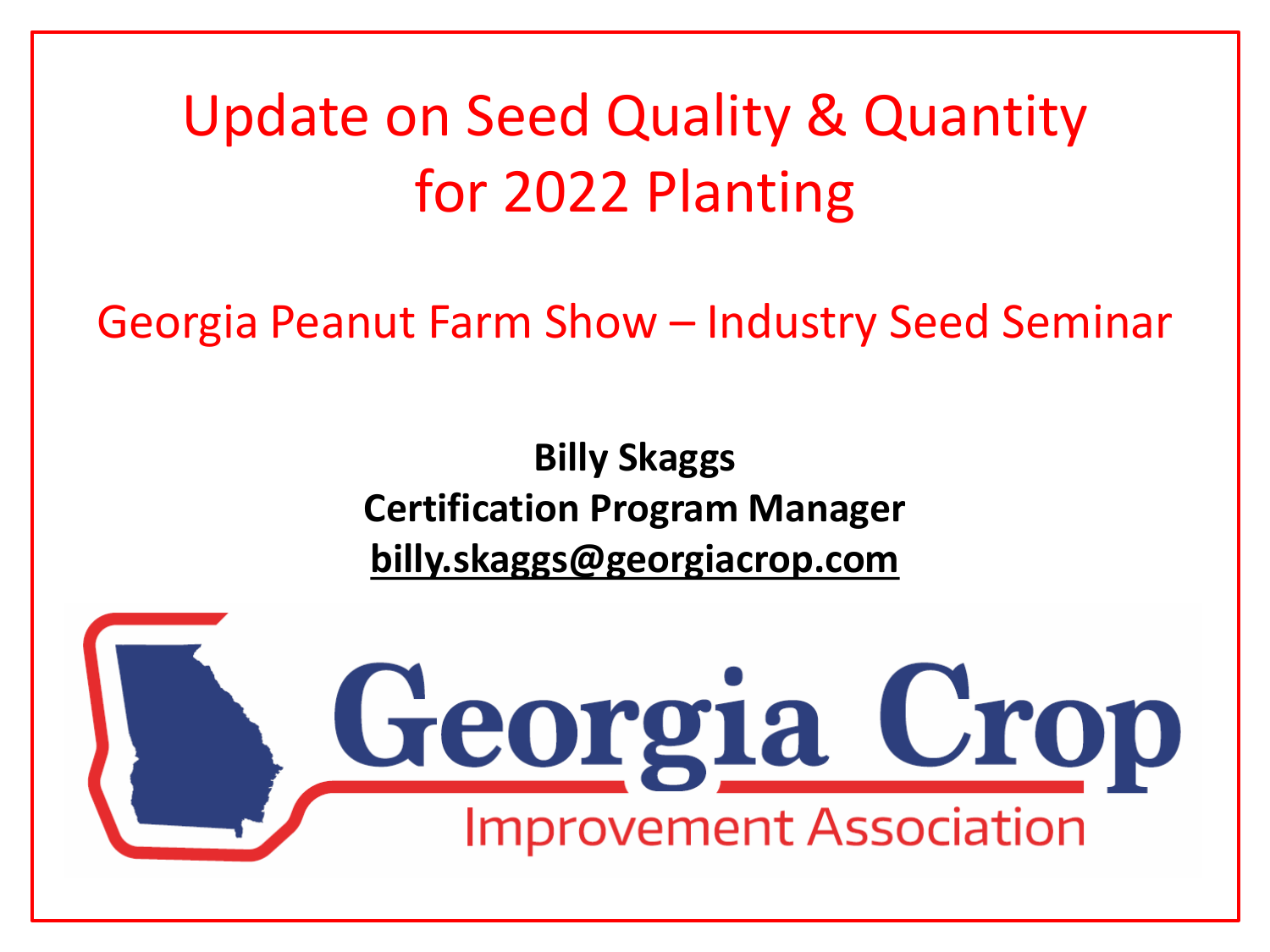## **GCIA Peanut Seed Update**

- Certified acres decreased to 128K in 2021 as compared to 135K acres in 2020; inadequate isolation is most frequent issue leading to rejected acres; isolation of 4 rows or minimum of 10 feet is required for all classes of certified seed from other varieties.
- Field inspections were completed in September; certified buying points were inspected in the fall, along with additional warehouse facilities; GCIA staff are currently inspecting shelling and treating facilities.

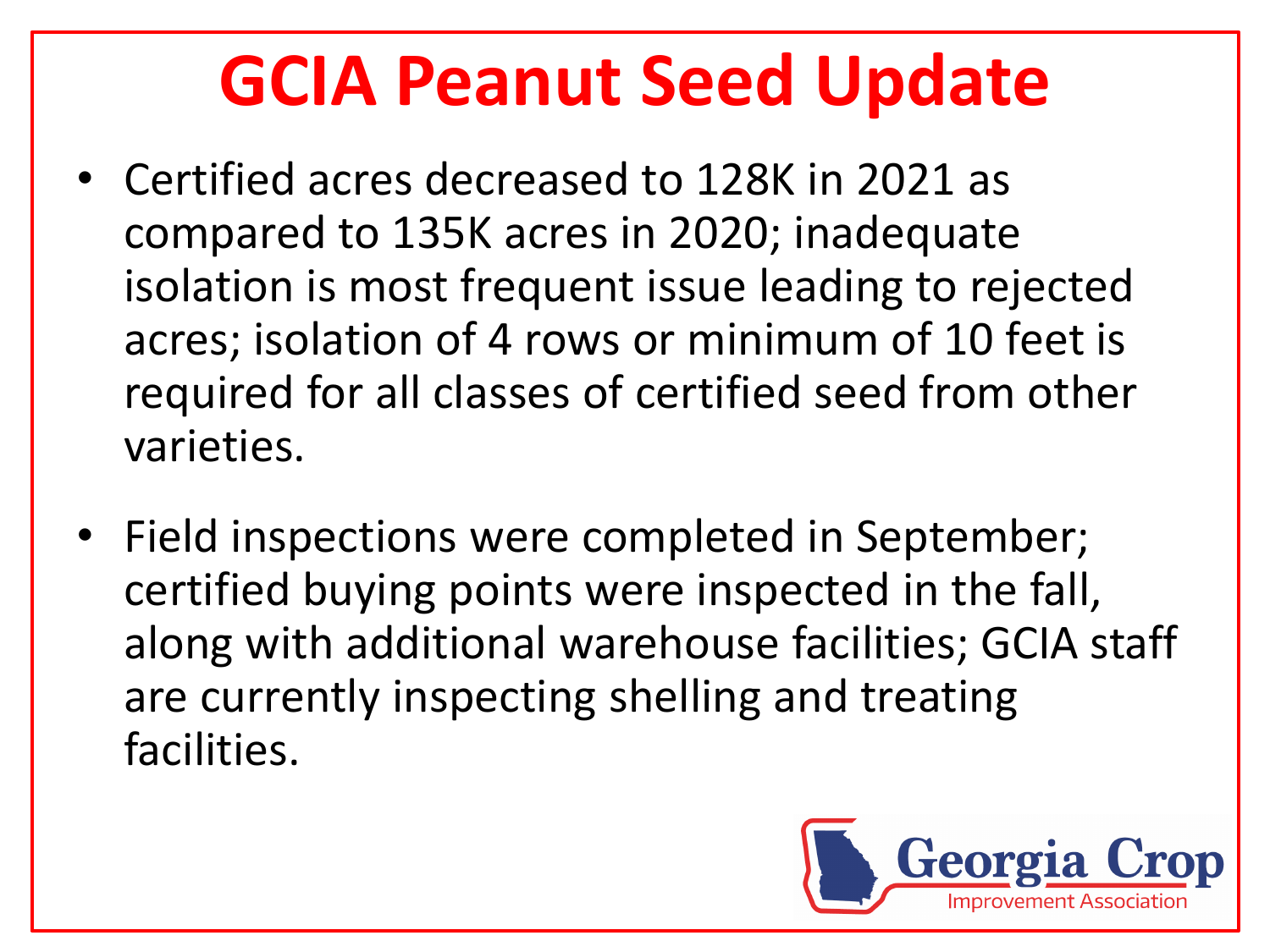# GCIA Certified Peanut Seed Production By Variety By Year Comparison

| <b>VARIETY</b>  | <b>2020 Acres</b> | <b>2021 Acres</b> |  |
|-----------------|-------------------|-------------------|--|
| 297             | 1,451             | 536               |  |
| 331             | 1,139             | 1,591             |  |
| Georgia Greener | 15                | $\overline{0}$    |  |
| Georgia-06G     | 115,416           | 107,068           |  |
| Georgia-09B     | 5,199             | 3,343             |  |
| Georgia-11J     | 19                | 30                |  |
| Georgia-12Y     | 1,968             | 1,853             |  |
| Georgia-14 N    | 664               | 974               |  |
| Georgia-16HO    | 3,950             | 5,637             |  |
| Georgia -18RU   | 1,898             | 2,127             |  |
| <b>Tifguard</b> | 493               | 555               |  |
| TifNV-Hign O/L  | 2,597             | 3,995             |  |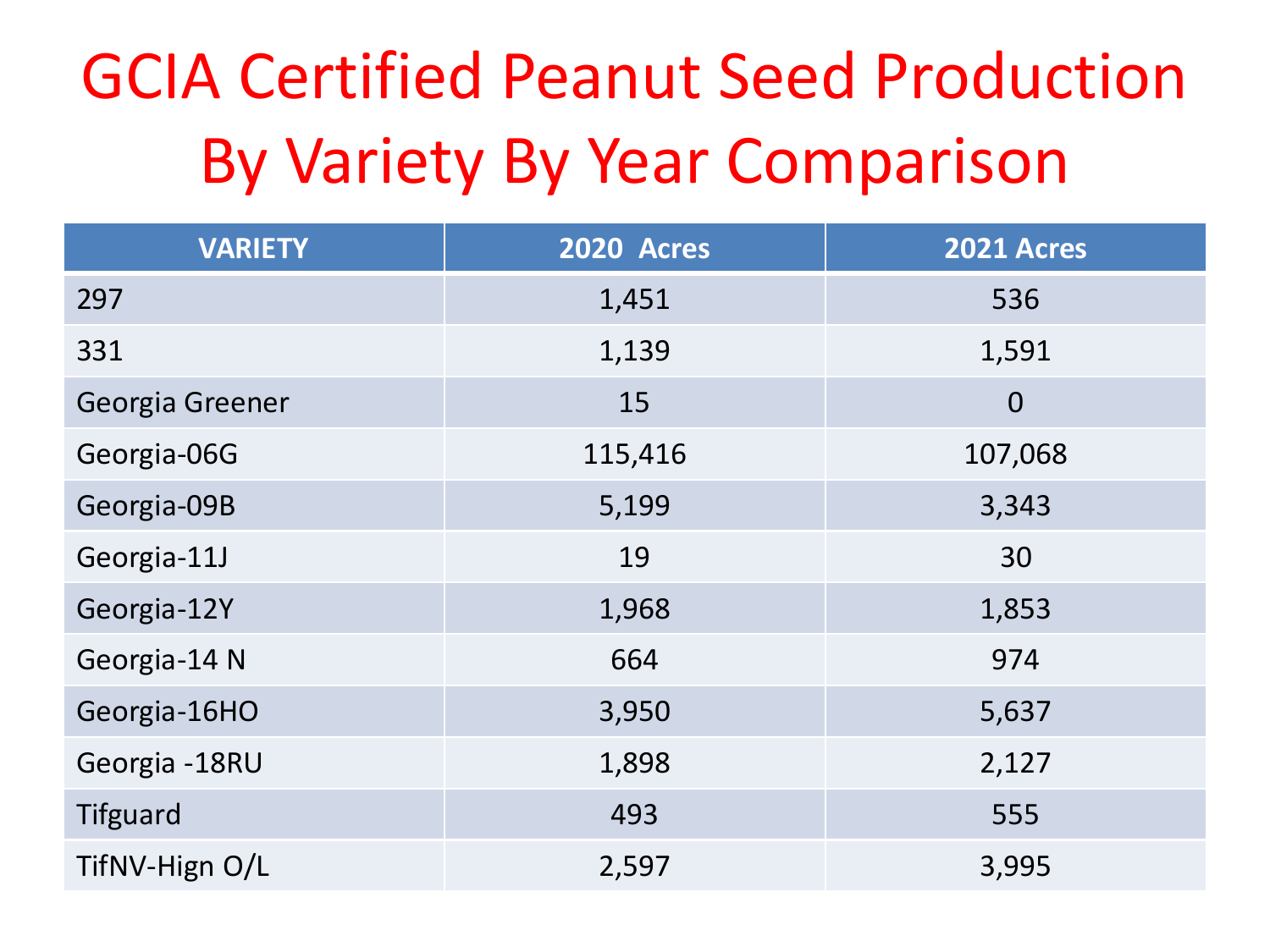## GCIA Production - continued

| <b>Variety</b> | <b>Acres</b> |  |  |
|----------------|--------------|--|--|
| Au-NPL-17      | 258          |  |  |
| Georgia-19 HP  | 25           |  |  |
| Georgia-20 VHO | 302          |  |  |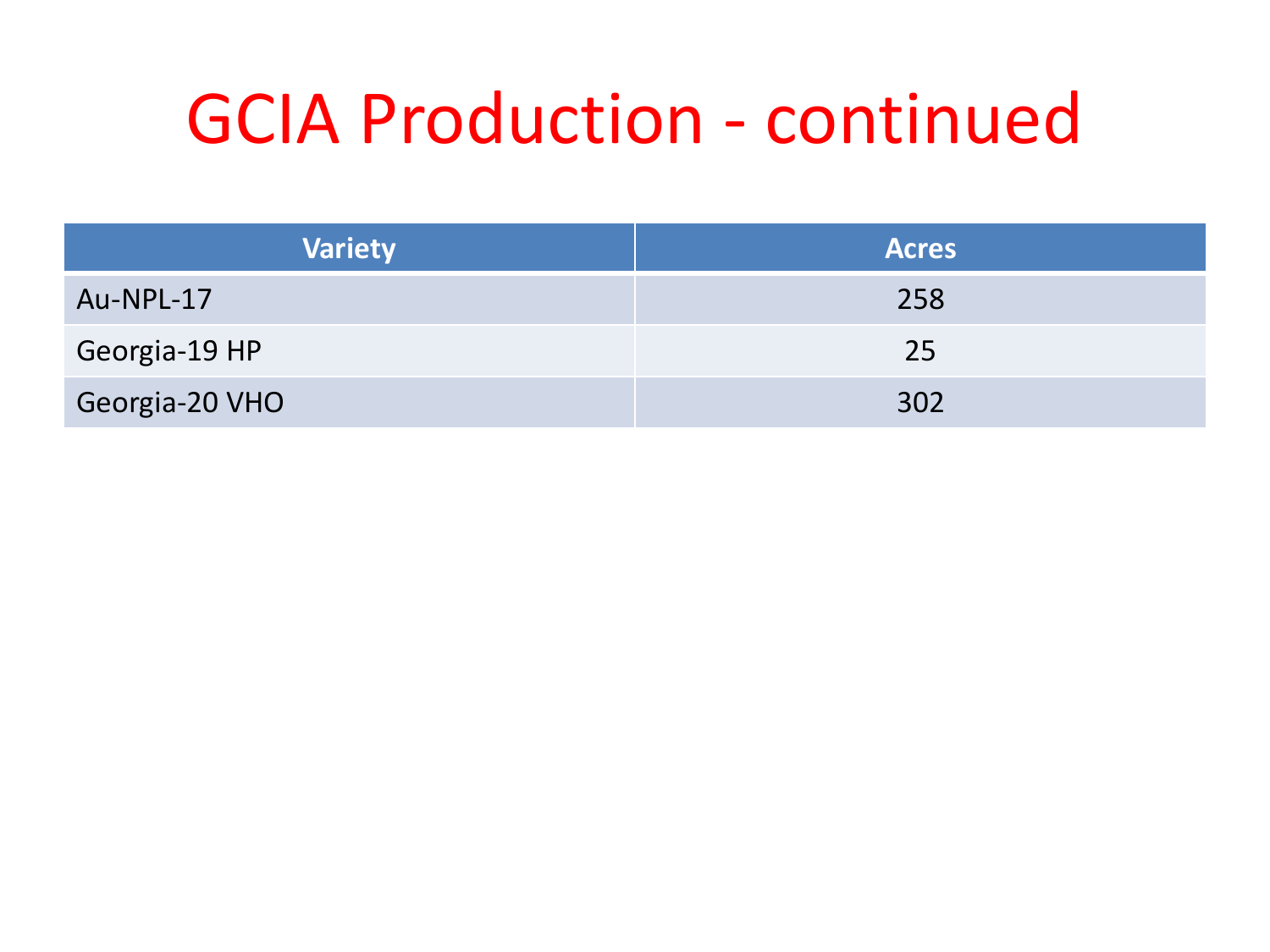## Alabama Certified Peanut Seed Production 2021

| <b>Variety</b>       | <b>Acres</b> |  |
|----------------------|--------------|--|
| 297                  | 610          |  |
| 331                  | 716          |  |
| 511                  | 28           |  |
| <b>ACI 3321</b>      | 123          |  |
| AU-NPL-17            | 982          |  |
| <b>Florida Fancy</b> | 43           |  |
| Georgia-06G          | 14,957       |  |
| Georgia-07W          | 50           |  |
| Georgia-09B          | 2,523        |  |
| Georgia-12Y          | 2,497        |  |
| Georgia 14 N         | 52           |  |
| Georgia 16 HO        | 3,836        |  |
| Georgia -18RU        | 94           |  |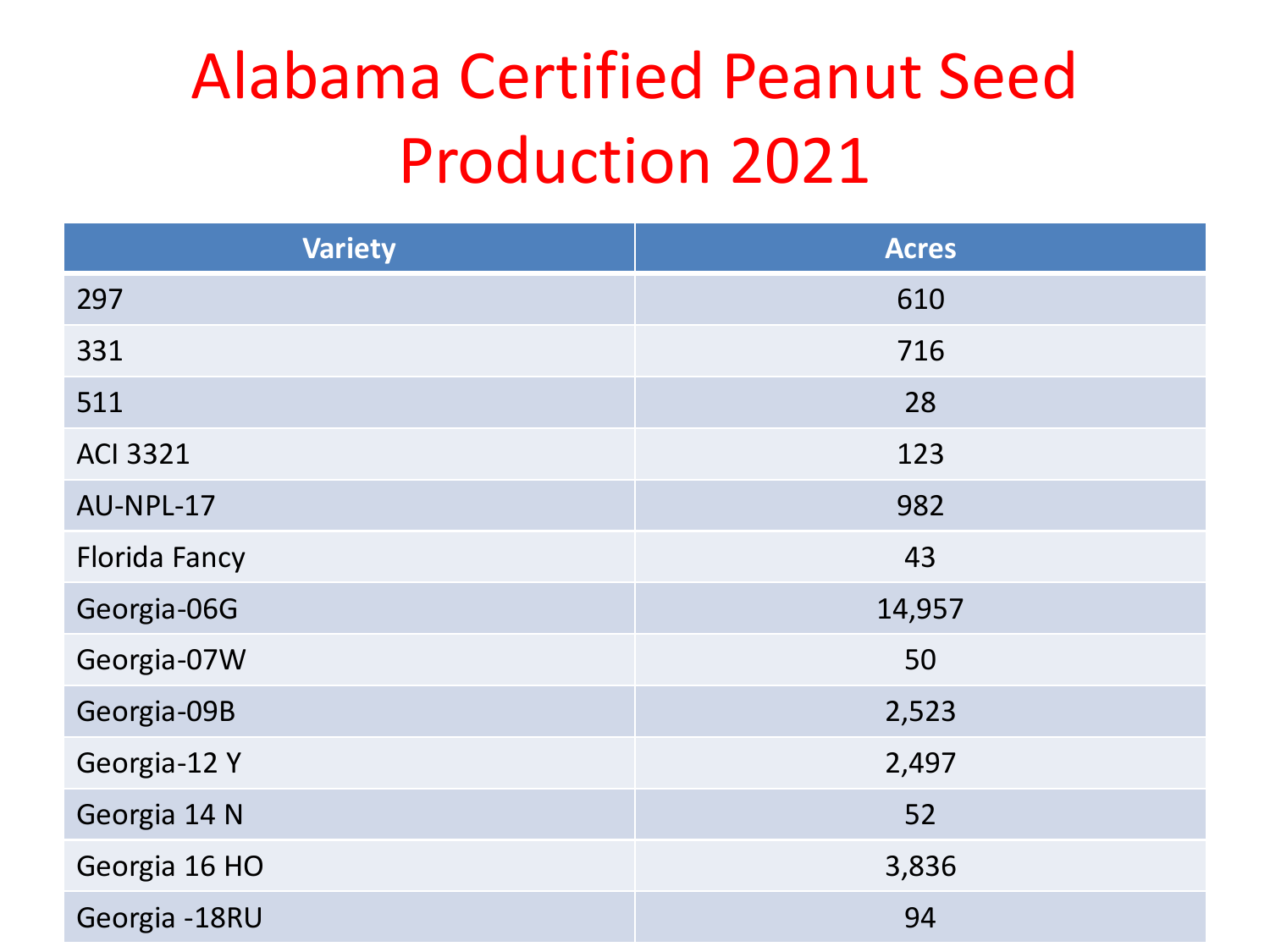# Alabama Production - continued

| <b>Variety</b>  | <b>Acres</b> |  |  |
|-----------------|--------------|--|--|
| Georgia Greener | 30           |  |  |
| TifNV-High O/L  | 403          |  |  |
| Walton          | 210          |  |  |
| <b>TOTAL</b>    | 27,154       |  |  |
|                 |              |  |  |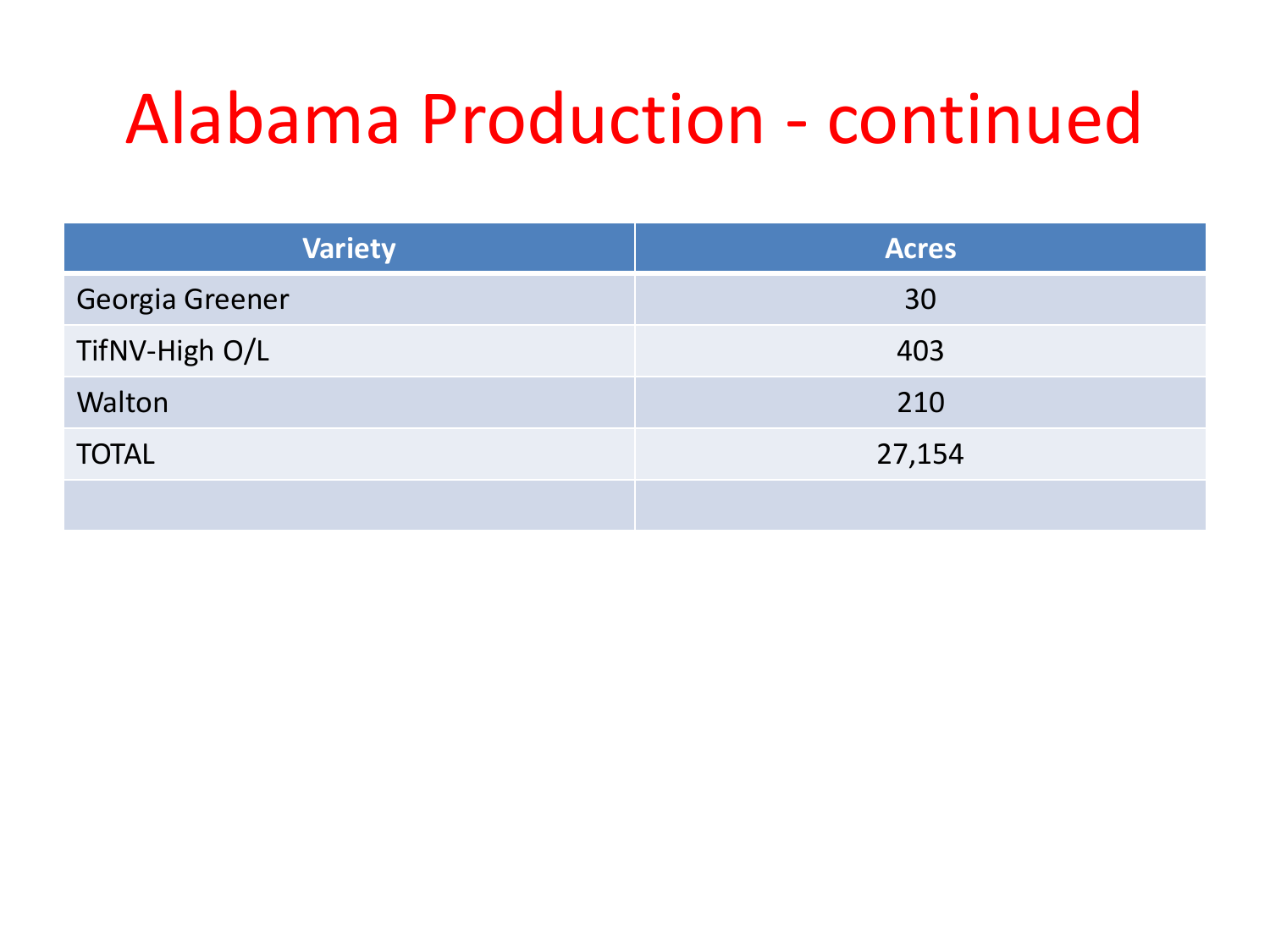### S.C. Certified Peanut Seed Production

| <b>Variety</b> | <b>Acres</b> |
|----------------|--------------|
| 297            | 1,949        |
| 331            | 1,953        |
| <b>Bailey</b>  | 289          |
| Sullivan       | 186          |
| <b>TOTAL</b>   | 4,377        |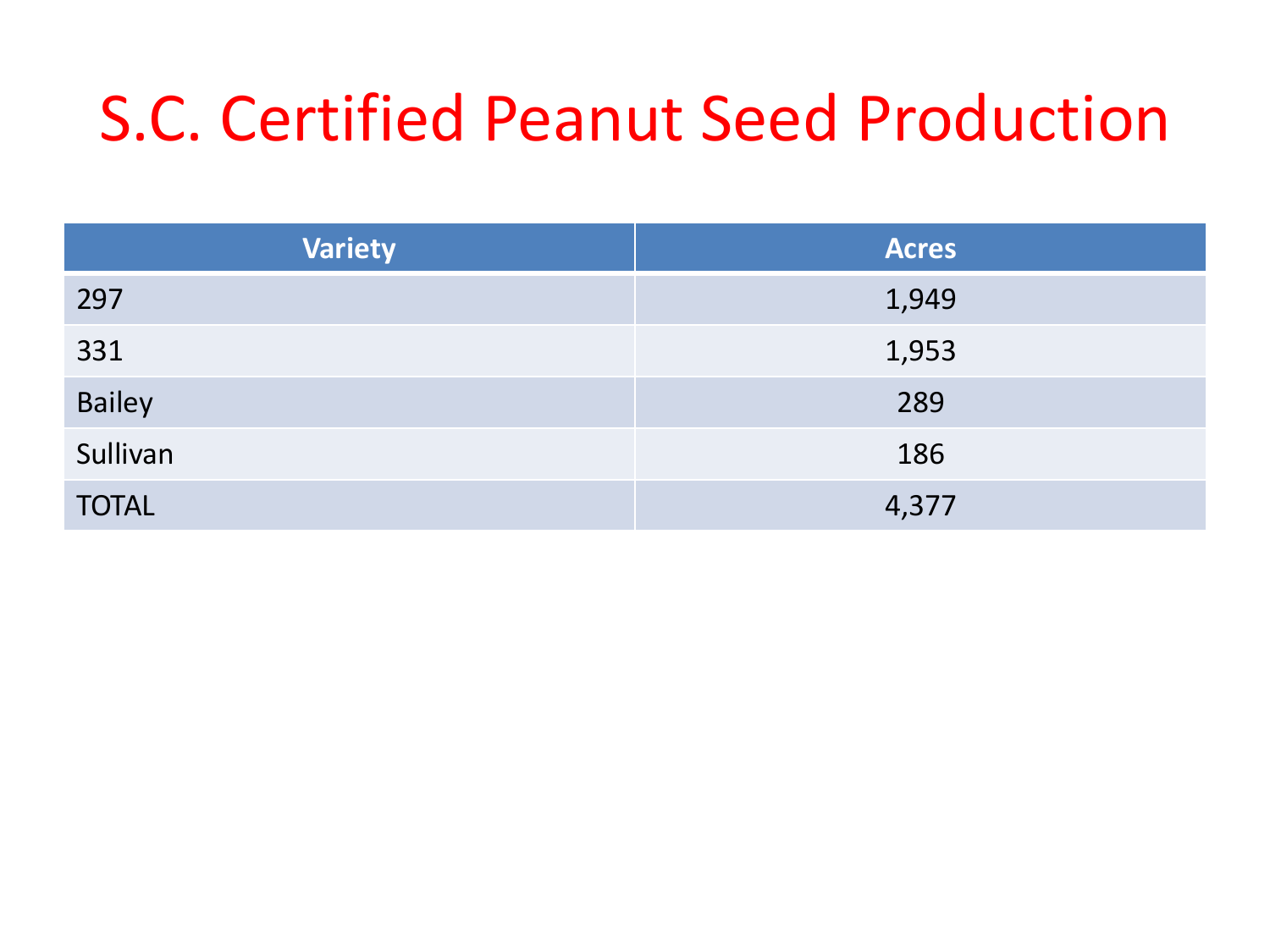#### 2022 estimated acres based on seed availability

- Courtesy of Dr. Jim Bostick, Southern Seed Certification Association

|            |            |                         | Seed           | <b>Planted Acres</b> |            |
|------------|------------|-------------------------|----------------|----------------------|------------|
| Variety    | Seed Acres | <b>Farmer Stock lbs</b> | @ 800lbs/ton   | at 135 lbs/A         | % of total |
| 297        | 1,146.00   | 5,157,000.00            | 2,062,800.00   | 15,280.00            | 0.74%      |
| 331        | 2,306.62   | 10,379,790.00           | 4,151,916.00   | 30,754.93            | 1.49%      |
| 511        | 28.00      | 126,000.00              | 50,400.00      | 373.33               | 0.02%      |
| ACI 3321   | 123.00     | 553,500.00              | 221,400.00     | 1,640.00             | 0.08%      |
| AU-NPL 17  | 1,240.00   | 5,580,000.00            | 2,232,000.00   | 16,533.33            | 0.80%      |
| FL Fancy   | 43.00      | 193,500.00              | 77,400.00      | 573.33               | 0.03%      |
| Ga-06g     | 122,024.19 | 549,108,855.00          | 219,643,542.00 | 1,626,989.20         | 78.61%     |
| $Ga-07w$   | 50.00      | 225,000.00              | 90,000.00      | 666.67               | 0.03%      |
| Ga-09b     | 5,865.90   | 26,396,550.00           | 10,558,620.00  | 78,212.00            | 3.78%      |
| $Ga-11j$   | 30.00      | 135,000.00              | 54,000.00      | 400.00               | 0.02%      |
| $Ga-12y$   | 4,350.40   | 19,576,800.00           | 7,830,720.00   | 58,005.33            | 2.80%      |
| $Ga-14N$   | 1,025.50   | 4,614,750.00            | 1,845,900.00   | 13,673.33            | 0.66%      |
| Ga-16HO    | 9,472.41   | 42,625,845.00           | 17,050,338.00  | 126,298.80           | 6.10%      |
| Ga-18RU    | 2,220.84   | 9,993,780.00            | 3,997,512.00   | 29,611.20            | 1.43%      |
| Ga Greener | 30.00      | 135,000.00              | 54,000.00      | 400.00               | 0.02%      |
| Ga-19HP    | 25.00      | 112,500.00              | 45,000.00      | 333.33               | 0.02%      |
| Ga-20VHO   | 301.40     | 1,356,300.00            | 542,520.00     | 4,018.67             | 0.19%      |
| Tifguard   | 554.50     | 2,495,250.00            | 998,100.00     | 7,393.33             | 0.36%      |
| TifNV-HOL  | 4,397.65   | 19,789,425.00           | 7,915,770.00   | 58,635.33            | 2.83%      |
| Total      | 155,234.41 | 698,554,845.00          | 279,421,938.00 | 2,069,792.13         | 100.00%    |

Farmer Stock is estimated at 4,500 lb yield Seed is estimated at 800 lbs of seed per farmer stock ton Acres are estimated at 135 lbs seed per acre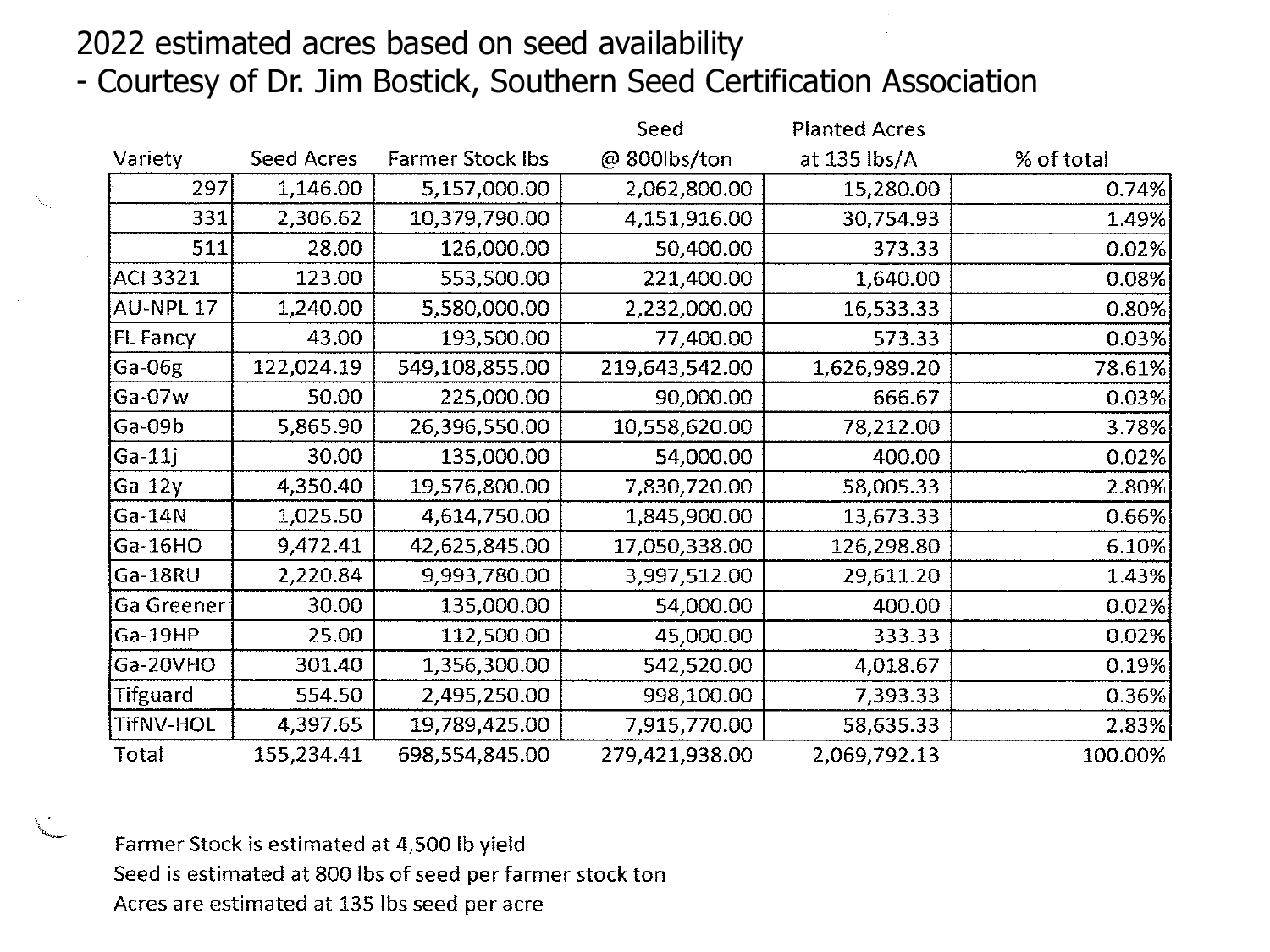# **Intellectual Property Protection**

All the varieties noted today have Plant Variety Protection (PVP Law):

- A farmer may save enough seed to plant his or her own holdings but no seed may be sold without permission from the variety owner.
- Georgia-18RU is a patented variety and seed may not be saved.
- Patent application has been filed on Georgia-20VHO.

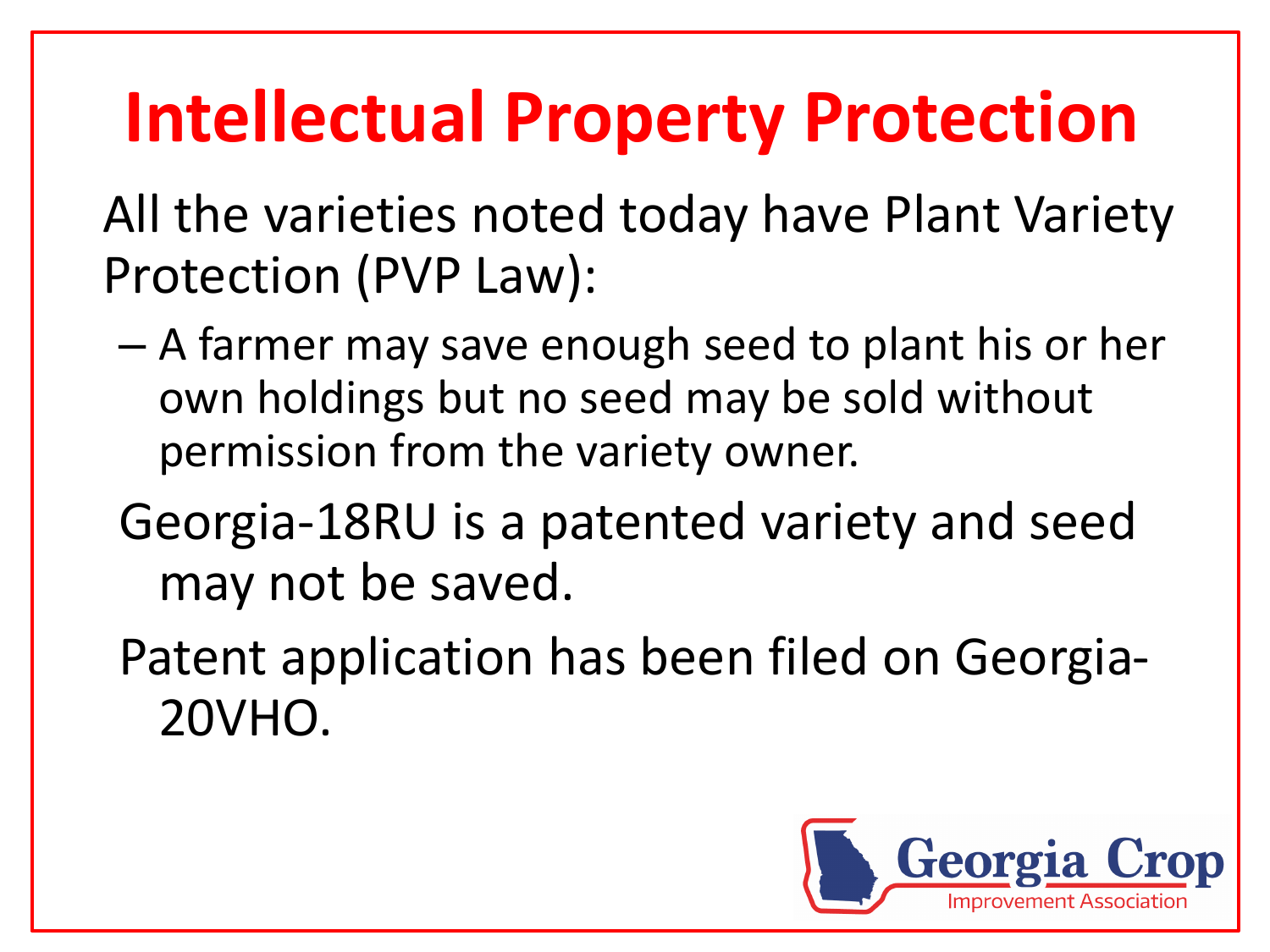# **Seed Quality & Quantity 2022**

- Overall seed quantity should be adequate for this year; however, there could be a shortage on some minor varieties; suggest securing seed early if possible.

- Early reports out of the state seed lab suggest significantly less *Aspergillus* as compared to last year. Quality is good to very good on most lots with germination in the 80's & 90's.

- Overall, we believe seed quality is going to be good to excellent for the 2022 planting season.